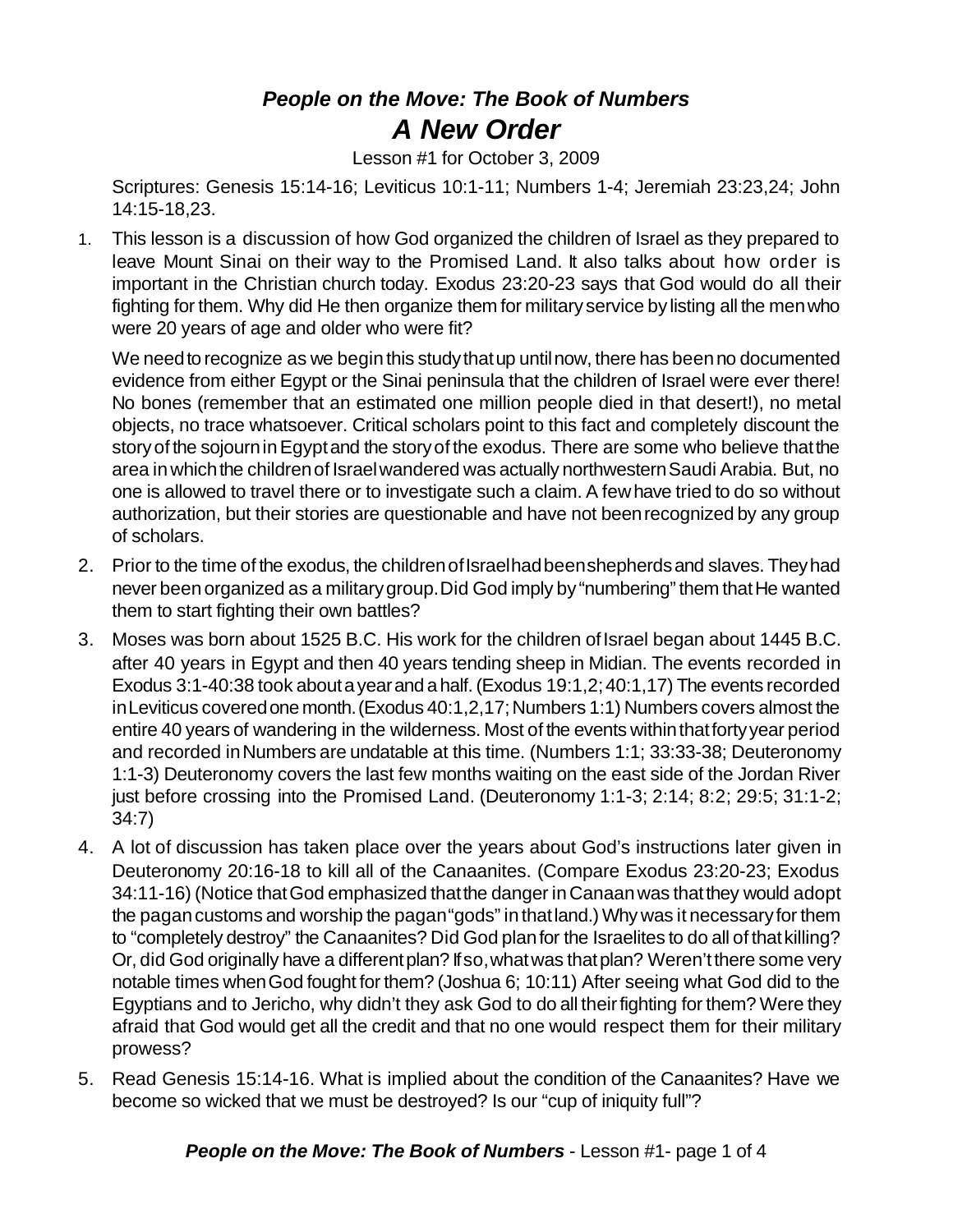Remember that God sent Abraham, Isaac, and Jacob (and perhaps Lot) to those people as the first known "foreign missionaries." The Amorites had had a lotof truth presented to them. Remember also that the Canaanites were fertility-cult worshipers. They would go "up" into the hills, get very drunk, and have sexual orgies as a means to "inspire" their "gods" to increase the fertility of their crops, their herds, and themselves. Remember that as subsistence farmers, their very lives depended on the fertility of their crops and their animals.

If the children of Israel had been faithful as they should have been and had been ready to witness to the Canaanites, and if the Canaanites had been ready to listen, then, no doubt, God's instructions would have been different. Consider Rahab. (Joshua 2) Would you have picked Rahab as someone who was savable? God will be the One who will judge all of those people in the end just as He judges us.

- 6. Was God fair to the Canaanites? Compare Deuteronomy 9:5. Earlier, during the time of Abraham, God said they had not yet filled up their cup of iniquity.
- 7. Read Numbers 2. What does this teach us about God's desire for orderliness? Prior to that plan, did the children of Israel just camp wherever they felt like putting their tents? Was there fighting over who would get the better campsites? We sometimes draw pictures of all of the childrenof Israelcamped in perfect rows using what look like U. S. military tents! Of whatdid they make their tents? Were they all the same? Very unlikely!
- 8. Take a look at the general organization of the camp. The tabernacle of God was in the center. Surrounding the tabernacle were the campsites for the Levites. Surrounding the Levites, and thus, further away from the central tabernacle,were the 12 tribes–three tribes on each of the four sides of the encampment. Notice that the tribe of Joseph was divided and counted as two tribes–Ephraimand Manasseh–thus "replacing" the tribe of Levi to make a total of 12 tribes in addition to the Levites.
- 9. Did orderliness in the camp of Israel lead to greater reverence and respect for God? Why were the Levites given the special camping places surrounding the tabernacle? What were their special responsibilities for the tabernacle? Why did God need to give such specific instructions about the tabernacle/tent? Who was to care for it? Who was to move it, etc.? Notice that while the sacred tent was carried following the first three tribes, and the other sacred objects were carried after the first six tribes, the ark itself was leading the way in the very front! (Numbers 10:33) Did the children of Israel believe that with the ark and the pillar of cloud in front of them, that God was directly guiding them? Was all of that a kind of "training camp" for the Israelites?
- 10. Reviewthe marching order thatGod directed them to follow. Why do youthink God chose that particular order?
- 11. There is a kind of contradiction in God's statements in His directions to the Israelites. He said to them, "Make me a sanctuary that I may dwell among them." (Exodus 25:8) But, there are other verses which seem to imply that they were not to get "too close"! (Numbers 3:10; 17:13) What does that teach us about our relationship to God? Whatdo others say on this subject? (Psalms 139:1-10; Isaiah 57:15; Jeremiah 23:23,24; John 14:15-18,23)
- 12. While this lesson does not deal with that question specifically, we know that the children of Israel were instructed to take their offerings to the tabernacle to offer them. How are we to understand the verses which say that anyone who got near the tabernacle had to be put to death? (Numbers 3:10; 17:13) "Drawing near to the tent" was an idiom referring to the work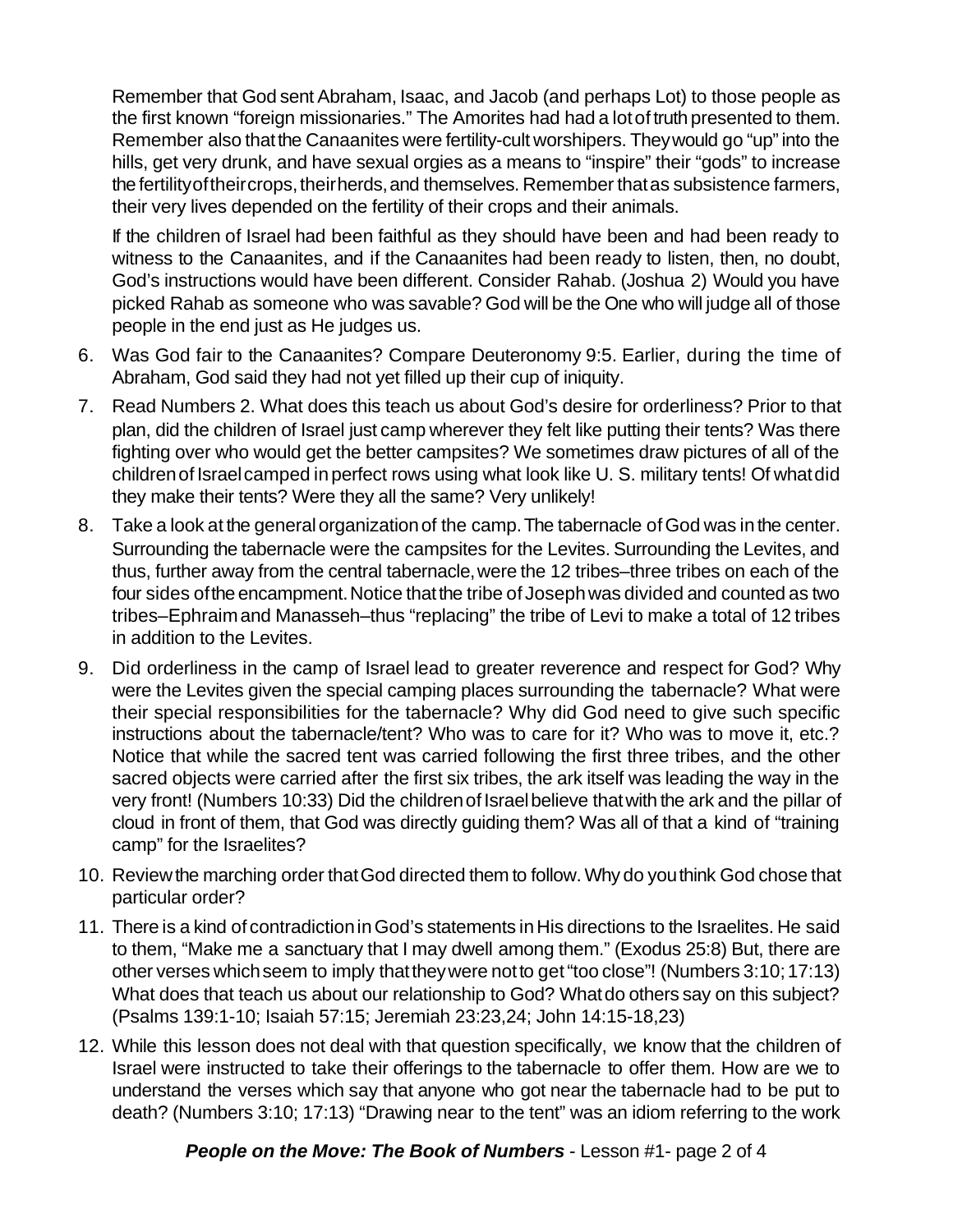of a priest. (Numbers 1:51; 3:10,38; 4:15,19,20)

- 13. As we know, some Christian groups want to emphasize the sovereignty of God. To them God is quite removed from humanity–being far above us and a very strict authoritarian figure. By contrast, other more charismatic groups seem to teachthatGod is right here and now, even in their bodies–taking controlof theirspeechand theiractions. Should Seventh-day Adventists strike some kind of middle ground between those two extremes? Why? Or, why not? Should the church allow a certain amount of leeway based on cultural norms?
- 14. Would it be correct to say that sin is responsible for the chaos and disorderliness in God's universe? Is there chaos and disorderliness anywhere except here on planet Earth? If it wants to represent God correctly, should the church be carefully organized and neat and clean? Does God expect us to be neat, clean, and orderly in our churches today?
- 15. Was God being discriminatory in any way by His placement of the tribes in their different positions? Did any of the tribes feel like they were in a less favorable position? If you were a member of one of the tribes located at maximum distance from the tabernacle, would you feel disadvantaged? If you were a member of one of the tribes that was located right next to the Levites, would you feel privileged?
- 16. The Seventh-day Adventist Church was not officially organized until 1863–19 years after the great disappointment in 1844. Why do youthink sucha long time passed before they felt the need for "organization"?
- 17. The appointment of Aaron and his descendants as the high priests and the rest of the tribe of Levi as priests, singers, and caretakers for the tabernacle–and as God's intermediaries in one sense or another between Himself and the tribes of Israel–seems to imply some kind of barrier betweenGod and the people. Adventists have beenopposed to the idea of setting up priests. We do not ordain priests in our churches. Why do you think God did so back at that point in history in ancient Israel? Why don't we do it now? Is it that we have one High Priest, that is, Jesus Christ? (Hebrews 10:18-23) Or, is it that we are all a priesthood and a royal nation? (1 Peter 2:5-9; Romans 8:37-39; 2 Corinthians 5:17-21) If having priests was a good idea in Moses' day, why don't we appoint priests in our day? Can you imagine living in a theocracy today?

Why didn't God set up a system of schools instead of the system of the tabernacle, priests, and sacrifices? Didn't they need a lot of education?

- 18. How much individual liberty do you think was allowed for the separate tribes and even clans and families in that context? Where do you think the children of Israel got the tents that they lived in for those 40 years? Were all of those tents similar in appearance and design? Or did the camp look something like a hodgepodge?
- 19. In Exodus 13:2,12-15, God made it clear that after passing over the firstborn and preserving their lives during the tenth plague, He claimed the Israelite firstborn males as His special priests. This appears to be an extensionof the fact thatthe oldest male in the family had been considered to be the priest of the family in times past. But after the experience of the golden calf at the foot of Mount Sinai, God appointed the tribe of Levi to take the place of all the firstbornsons in the other tribes. (Numbers 3:12-15) According to the numbers thatare given, there were 273 more firstborn among the other tribes than the number of Levite males. God instructed the children of Israel to pay five pieces of silver or five shekels as compensation for each of those 273 males that could not be "exchanged" for Levite males. What was God

*People on the Move: The Book of Numbers* - Lesson #1- page 3 of 4